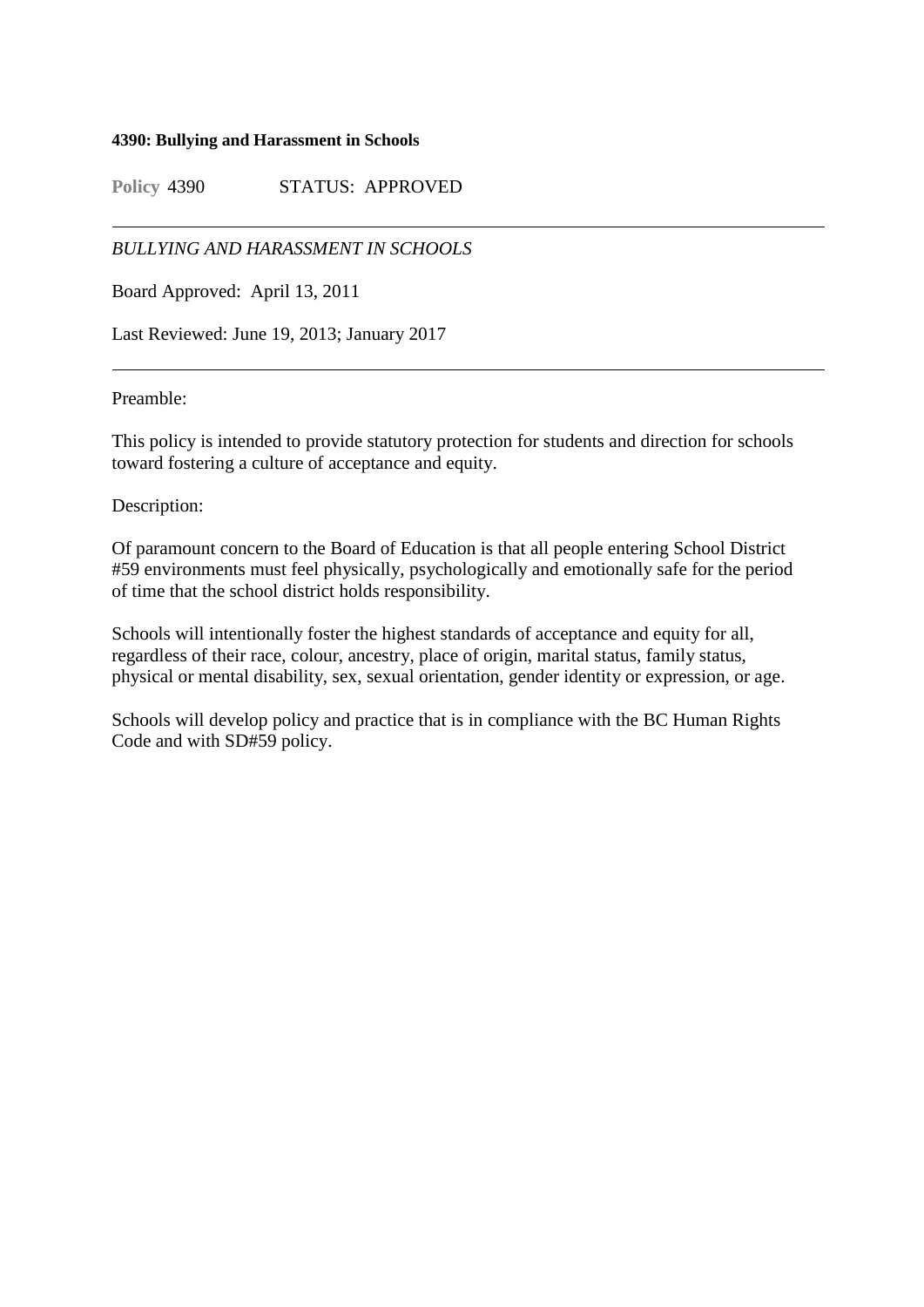*BULLYING AND HARASSMENT IN SCHOOLS*

Board Approved: April 13, 2011

Last Reviewed: June 19, 2013; January 2017

Assault, bullying or harassment in any form shall not be tolerated in School District #59 environments. Students shall not discriminate against others on the basis of race, colour, ancestry, place of origin, marital status, family status, physical or mental disability, sex, sexual orientation, gender identity or expression, or age. Neither shall a student make gestures, publish, or display anything that would indicate an intention to discriminate against an individual or group, or expose them to contempt or ridicule.

#### **Definitions:**

Assault: a harmful physical, verbal or non-verbal attack, slur, or demeaning gesture directed against another individual or their property.

Bullying (including Cyber-Bullying): the *recurring* attempts to threaten, frighten, tyrannize, or intimidate another, including acts of aggression that are real or implied, verbal or nonverbal aggression, and/or social alienation where one individual attempts to exert their will or control over another person.

Harassment: to continuously trouble, torment, gesture or speak inappropriately toward another individual in a manner that causes discomfort to that individual.

To that end all schools will strive to:

- 1. Establish and maintain a safe, caring and orderly environment for a positive social and learning climate.
- 2. Model intolerance for assaults, bullying or harassment and expect the same from students.
	- a. Ensure a positive human rights environment that is *intolerant* of harassment, and facilitates safe expression, openness, appreciation for diversity, fairness, and equity, and encourages thoughtful and reflective citizenship.
- 3. Communicate, in the school's code of conduct and in the classroom, the school's expectations for acceptable conduct with regard to this regulation.
	- a. The school must clearly indicate that the school's expectations and student conduct includes time while at school, and in the community on school hosted activities:
	- b. Name and define acts of assault, bullying, and harassment within their code of conduct, and determine consequences for breaches of the code.